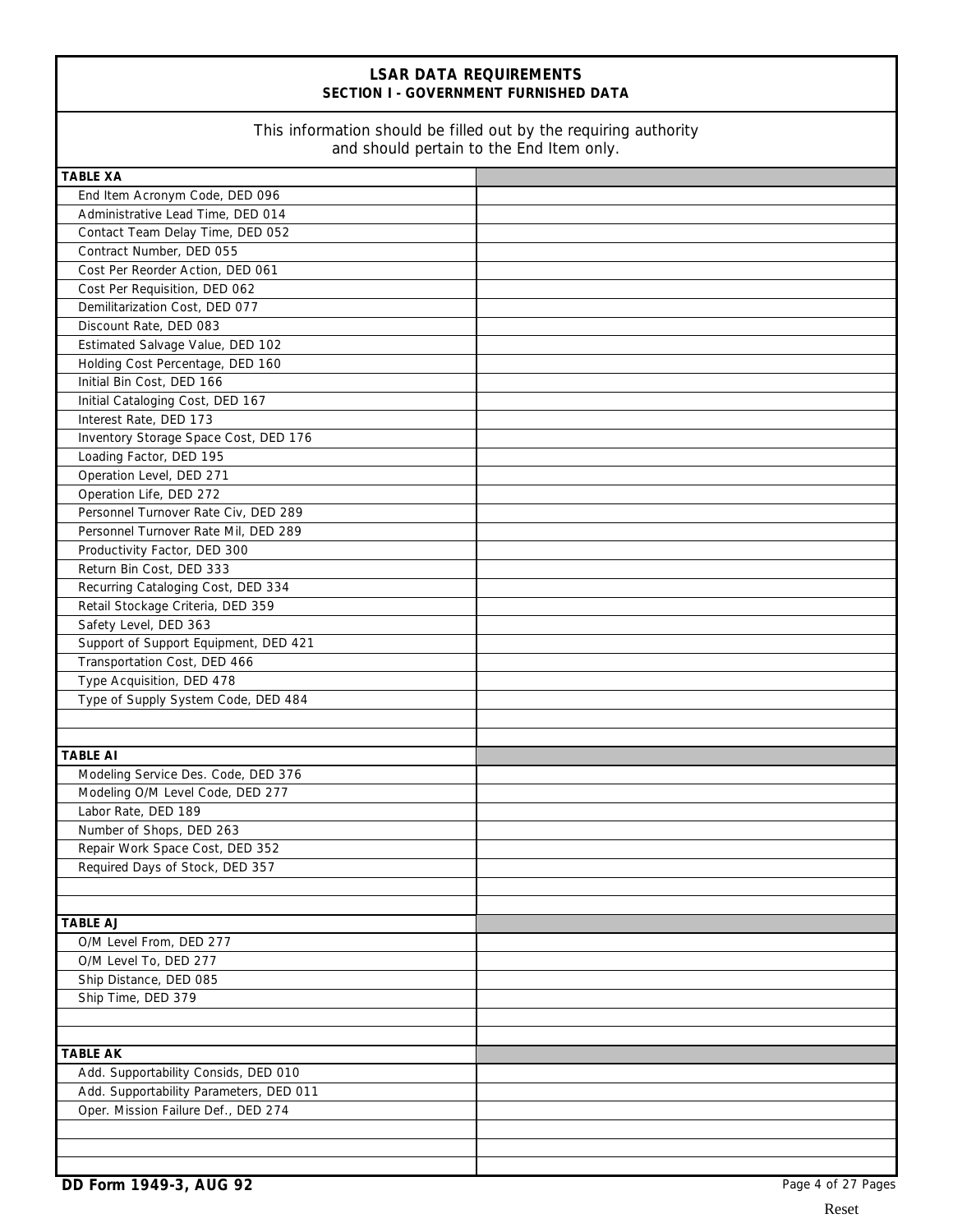| <b>LSAR DATA REQUIREMENTS</b><br>SECTION I - GOVERNMENT FURNISHED DATA<br>This information should be filled out by the requiring authority<br>and should pertain to the item (LSA Control Number) under analysis. |  |  |
|-------------------------------------------------------------------------------------------------------------------------------------------------------------------------------------------------------------------|--|--|
|                                                                                                                                                                                                                   |  |  |
| LSA Control Number, DED 199                                                                                                                                                                                       |  |  |
|                                                                                                                                                                                                                   |  |  |
|                                                                                                                                                                                                                   |  |  |
| <b>TABLE XC</b>                                                                                                                                                                                                   |  |  |
| Usable On Code, DED 501                                                                                                                                                                                           |  |  |
| System/End Item PCCN, DED 307                                                                                                                                                                                     |  |  |
|                                                                                                                                                                                                                   |  |  |
| <b>TABLE AA</b>                                                                                                                                                                                                   |  |  |
| Service Designator Code, DED 376                                                                                                                                                                                  |  |  |
| Required MTTR, DED 222                                                                                                                                                                                            |  |  |
| Required Percentile, DED 286                                                                                                                                                                                      |  |  |
| Required Ach. Availability, DED 001                                                                                                                                                                               |  |  |
| Required Inh. Availability, DED 164                                                                                                                                                                               |  |  |
| Operational MAMDT, DED 223                                                                                                                                                                                        |  |  |
| Technical MAMDT, DED 223                                                                                                                                                                                          |  |  |
| Required Operational MTTR, DED 236                                                                                                                                                                                |  |  |
| Required Technical MTTR, DED 236                                                                                                                                                                                  |  |  |
| Number of Operating Locations, DED 262<br>Crew Size, DED 064                                                                                                                                                      |  |  |
| Total Systems Supported, DED 454                                                                                                                                                                                  |  |  |
| RCM Logic Utilized, DED 345                                                                                                                                                                                       |  |  |
|                                                                                                                                                                                                                   |  |  |
|                                                                                                                                                                                                                   |  |  |
| <b>TABLE AB</b>                                                                                                                                                                                                   |  |  |
| Operational Reqt. Indicator, DED 275                                                                                                                                                                              |  |  |
| Annual Number of Missions, DED 021                                                                                                                                                                                |  |  |
| Annual Operating Days, DED 022                                                                                                                                                                                    |  |  |
| Annual Operating Time, DED 024                                                                                                                                                                                    |  |  |
| Mean Mission Duration, DED 228                                                                                                                                                                                    |  |  |
| Mean Mission Duration MB, DED 238                                                                                                                                                                                 |  |  |
| Required Op. Availability, DED 273<br>Required ALDT, DED 013                                                                                                                                                      |  |  |
| Required Standby Time, DED 403                                                                                                                                                                                    |  |  |
|                                                                                                                                                                                                                   |  |  |
|                                                                                                                                                                                                                   |  |  |
| <b>TABLE AC</b>                                                                                                                                                                                                   |  |  |
| O/M Level, DED 277                                                                                                                                                                                                |  |  |
| Maintenance Level MaxTTR, DED 222                                                                                                                                                                                 |  |  |
| Maintenance Level Percentile, DED 286                                                                                                                                                                             |  |  |
| Number of Systems Supported, DED 265                                                                                                                                                                              |  |  |
| Maint. Level Scheduled AMH, DED 020                                                                                                                                                                               |  |  |
| Maint. Level Unscheduled AMH, DED 020                                                                                                                                                                             |  |  |
| Scheduled MH/Operating Hour, DED 215                                                                                                                                                                              |  |  |
| Unscheduled MH/Operating Hour, DED 215<br>Unscheduled Maintenance MET, DED 499                                                                                                                                    |  |  |
| Unscheduled Maintenance MMH, DED 499                                                                                                                                                                              |  |  |
|                                                                                                                                                                                                                   |  |  |
|                                                                                                                                                                                                                   |  |  |
|                                                                                                                                                                                                                   |  |  |
|                                                                                                                                                                                                                   |  |  |
|                                                                                                                                                                                                                   |  |  |
|                                                                                                                                                                                                                   |  |  |

Г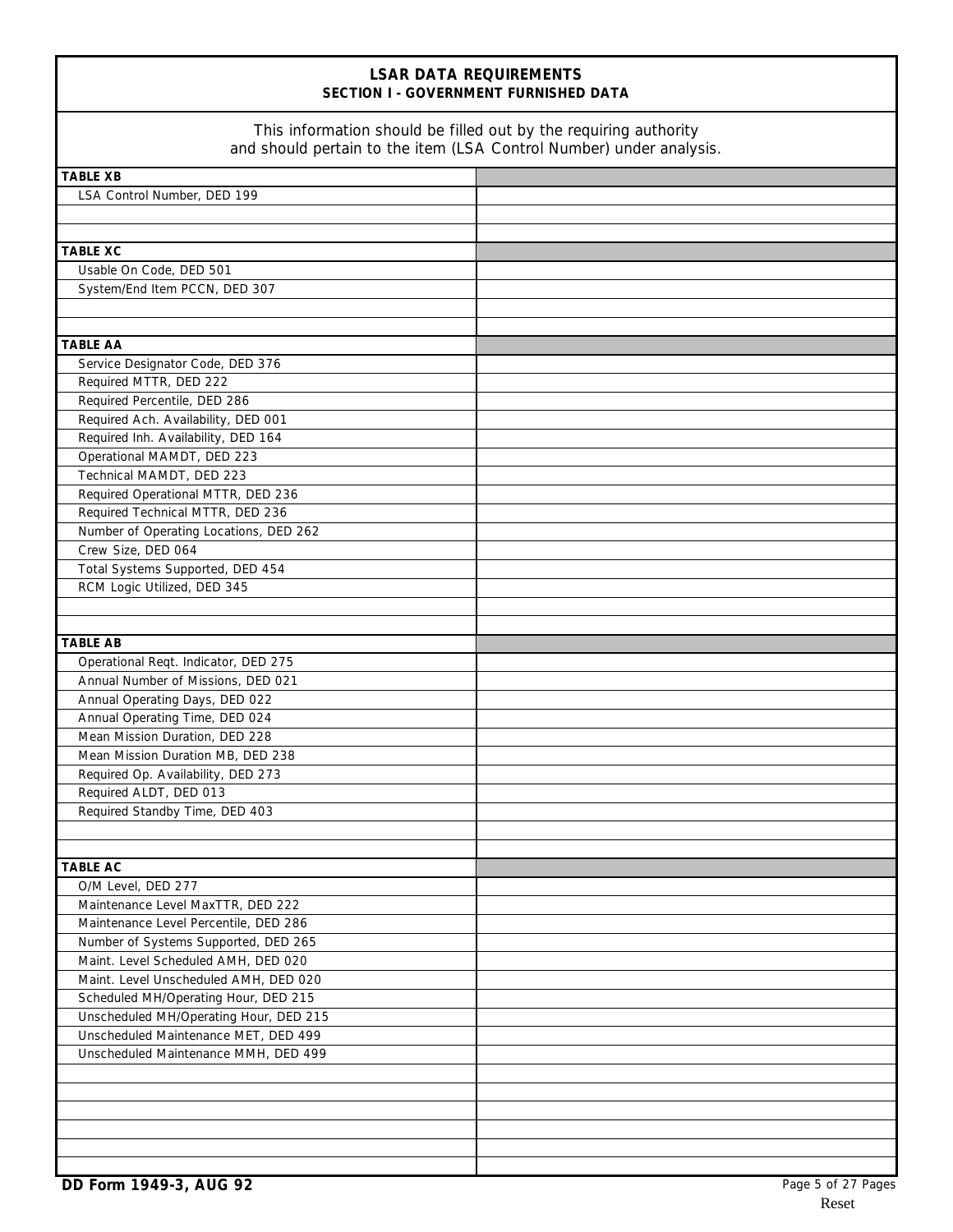## **LSAR DATA REQUIREMENTS SECTION I - GOVERNMENT FURNISHED DATA**

### This information should be filled out by the requiring authority and should pertain to the item (LSA Control Number) under analysis.

| and should pertain to the item (LSA Control Number) under analysis. |  |
|---------------------------------------------------------------------|--|
| <b>TABLE AD</b>                                                     |  |
| Daily Inspection MET, DED 280                                       |  |
| Daily Inspection MMH, DED 280                                       |  |
| Preoperative Inspection MET, DED 280                                |  |
| Preoperative Inspection MMH, DED 280                                |  |
| Post Operative Inspection MET, DED 280                              |  |
| Post Operative Inspection MMH, DED 280                              |  |
| Periodic Inspection MET, DED 280                                    |  |
| Periodic Inspection MMH, DED 280                                    |  |
| Mission Profile Inspection MET, DED 280                             |  |
| Mission Profile Inspection MMH, DED 280                             |  |
| Turnaround Inspection MET, DED 280                                  |  |
| Turnaround Inspection MMH, DED 280                                  |  |
|                                                                     |  |
|                                                                     |  |
| <b>TABLE AE</b>                                                     |  |
| Available Man Hour, DED 028                                         |  |
| Available Quantity, DED 324                                         |  |
| Utilization Ratio, DED 503                                          |  |
|                                                                     |  |
|                                                                     |  |
| <b>TABLE AF</b>                                                     |  |
| Additional Requirements, DED 009                                    |  |
|                                                                     |  |
|                                                                     |  |
| <b>TABLE AG</b>                                                     |  |
| AOR MB, DED 238<br>Annual Operating Requirement, DED 023            |  |
| Operational Reqt Indicator, DED 275                                 |  |
| Required Operational MTBF, DED 229                                  |  |
| Required Technical MTBF, DED 229                                    |  |
| Required Operational MTBMA, DED 230                                 |  |
| Required Technical MTBMA, DED 230                                   |  |
| Required MTBR, DED 235                                              |  |
|                                                                     |  |
|                                                                     |  |
| <b>TABLE AH</b>                                                     |  |
| Interoperable Item Name, DED 182                                    |  |
| Interoperable Number Type, DED 266                                  |  |
| Interoperable CAGE Code, DED 046                                    |  |
| Interoperable Reference Number, DED 337                             |  |
| Interoperable Item NIIN, DED 253                                    |  |
| Interoperable Item NSN FSC, DED 253                                 |  |
| Interoperable Item TM Number, DED 440                               |  |
|                                                                     |  |
|                                                                     |  |
|                                                                     |  |
|                                                                     |  |
|                                                                     |  |
|                                                                     |  |
|                                                                     |  |
|                                                                     |  |
|                                                                     |  |
|                                                                     |  |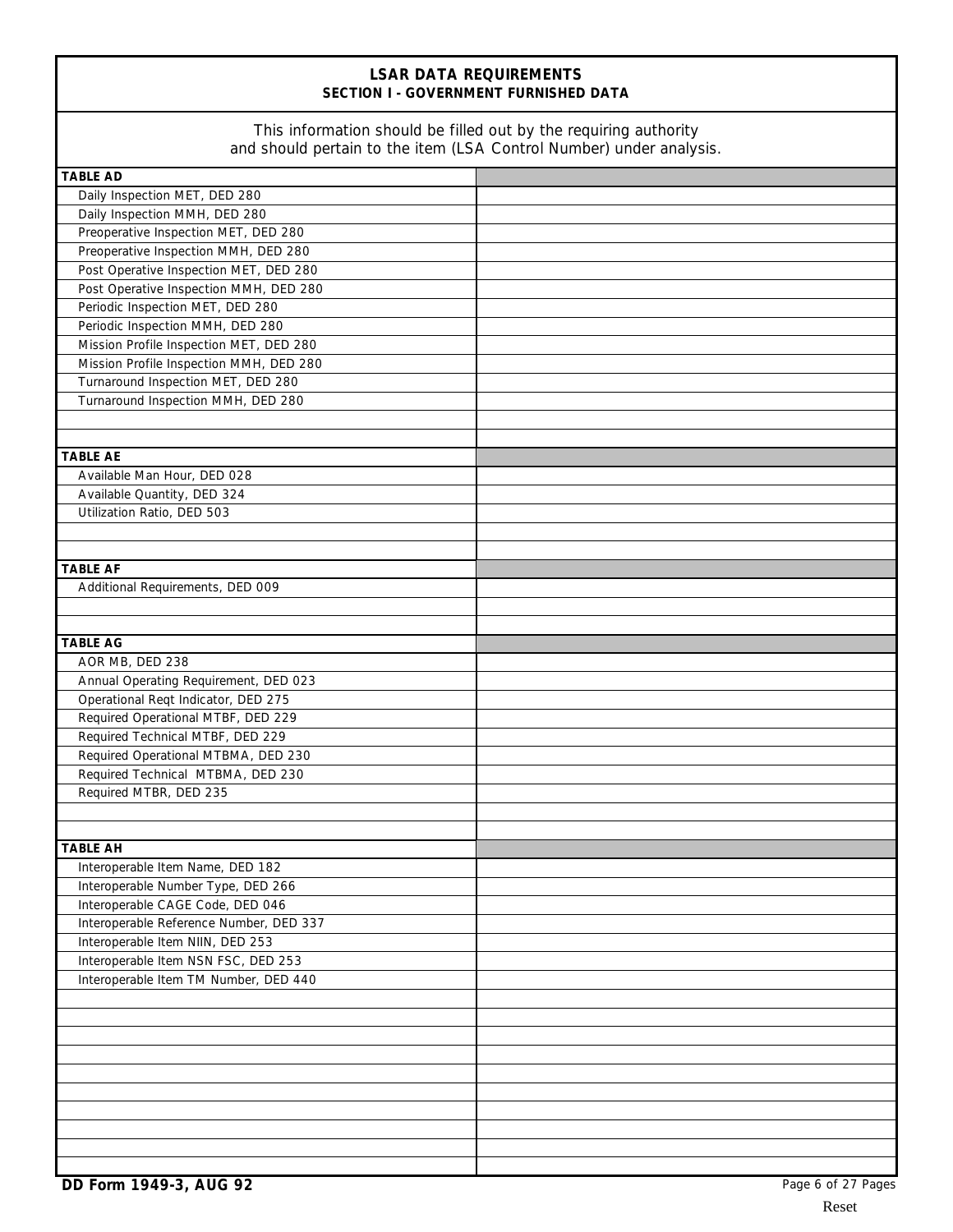# **LSAR DATA REQUIREMENTS SECTION I - GOVERNMENT FURNISHED DATA** This information should be filled out by the requiring authority and should pertain to a piece of Support Equipment that is supporting the item under analysis. **TABLE EA AND EB** Support Equipment CAGE, DED 046 SE Reference Number, DED 337 **TABLE EA** Acquisition Decision Office, DED 002 Logistics Decision Office, DED 198 Management Plan, DED 216 SMR Code, DED 389 Program Element, DED 301 Program Sup. Inv. Control Pt., DED 303 Revolving Assets, DED 361 Spare Factor, DED 390 Special Management Code, DED 393 SIASC Number, DED 401 SE Shipping Height, DED 419 SE Shipping Length, DED 419 SE Shipping Width, DED 419 SE Shipping Weight, DED 420 Type of Equipment Code, DED 480 **TABLE EB** Allowance Document Number, DED 016 Allowance Range 1, DED 015 Allowance Range 2, DED 015 Allowance Range 3, DED 015 Allowance Range 4, DED 015 Allowance Range 5, DED 015 Allowance Range 6, DED 015 Allowance Range 7, DED 015 Allowance Range 8, DED 015 Allowance Range 9, DED 015 Allowance Range 10, DED 015 Allocation Designation Descr., DED 015 Allocation Extended Range, DED 015 Allocation Land Vessel Code, DED 015 Allocation Maint. Lvl Function, DED 015 Allocation Station ID Code, DED 015